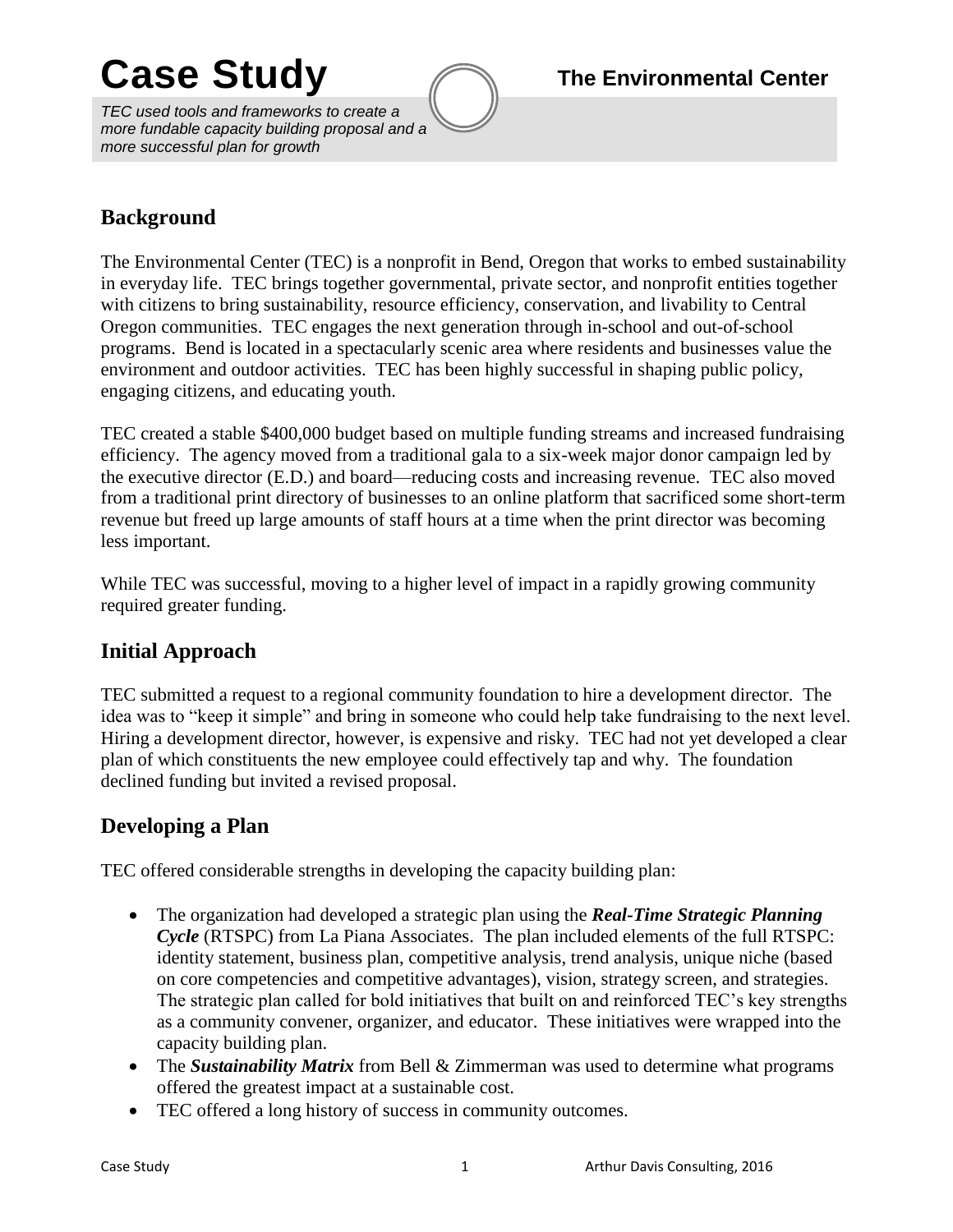Analytical tools supported by background development were used to gain insights into the best approach to building fundraising capacity:

- **Donor Analysis**: TEC's donor analysis previously came from the agency's financial statements due to outdated and incomplete donor software. Spreadsheets were developed to track giving history over five years, segmented by gift level, type of donor, and source of donation with renewal rates and average gift size by segment. TEC had substantially increased the number of donors and the gift size for all levels of corporate giving and for major gifts while maintaining the base of entry-level donors. The resulting charts and graphs showed compelling evidence of TEC's ability to recruit and upgrade major and corporate donors while renewing contributors across segments.
- **Fundraising SWOT**: SWOT analysis showed strengths in mission impact, reputation, fundraising, finances, community engagement, and adaptive capacity. The E.D. and board were successful in cultivating major donors. Clear opportunities existed as high net worth individuals moved to the area, and businesses continued to support the eco-friendly messages and activities that resonated in this community. New community initiatives offered a path to engagement with these constituencies. Development weaknesses featured a lack of fundraising personnel, support services, database reporting, and staff involvement (outside of the E.D.) as well as the difficulty of marketing a wide array of programs.
- **Stakeholder Input**: Donors, board members, staff, and community partners were interviewed to learn why community members trust and support TEC and to support Fundraising SWOT development.
- **Constituency Identification**: We examined TEC's history of community support, Bend's growing population, the corporate environment, and TEC's access to corporate networks.
- **GIVES Framework**: GIVES focuses on Growth, Involvement, Visibility, Efficiency, or Stability. TEC had already achieved high Efficiency and donor/community Involvement. It was now time to pursue a Growth strategy supported by a Visibility campaign that would engage the entire community in reducing its carbon footprint while increasing livability and economic opportunity. Marketing and community engagement would simultaneously support both programmatic and fundraising goals.

TEC had a demonstrated ability to work with the growing major donor and corporate donor communities in Bend while maintaining its grassroots base. Furthermore, TEC was embarking on community-wide initiatives that would build on strengths in outreach, marketing, and mission impact. A lack of staff time was holding back further growth as the executive director and other senior staff were involved in reports, mailings, data entry etc. TEC had secured funding to develop a marketing plan for new initiatives and had developed a strong contingent of key community members to support the effort, but they lacked funds for promotional expenses.

A new capacity building plan was crafted, featuring a lower-cost development associate as the major ongoing cost, along with basic expenses for a promotional campaign. The first year also incorporated consultants to review the fundraising plan, coach the board and executive director, and upgrade the database. This plan built on proven strengths within the organization, existing opportunities in the community, and high-level, outside expertise for a limited duration. Whereas the initial grant application was declined, TEC subsequently applied to two regional funders and received \$120,000 over three years to implement the new plan and leverage TEC's substantial strengths.